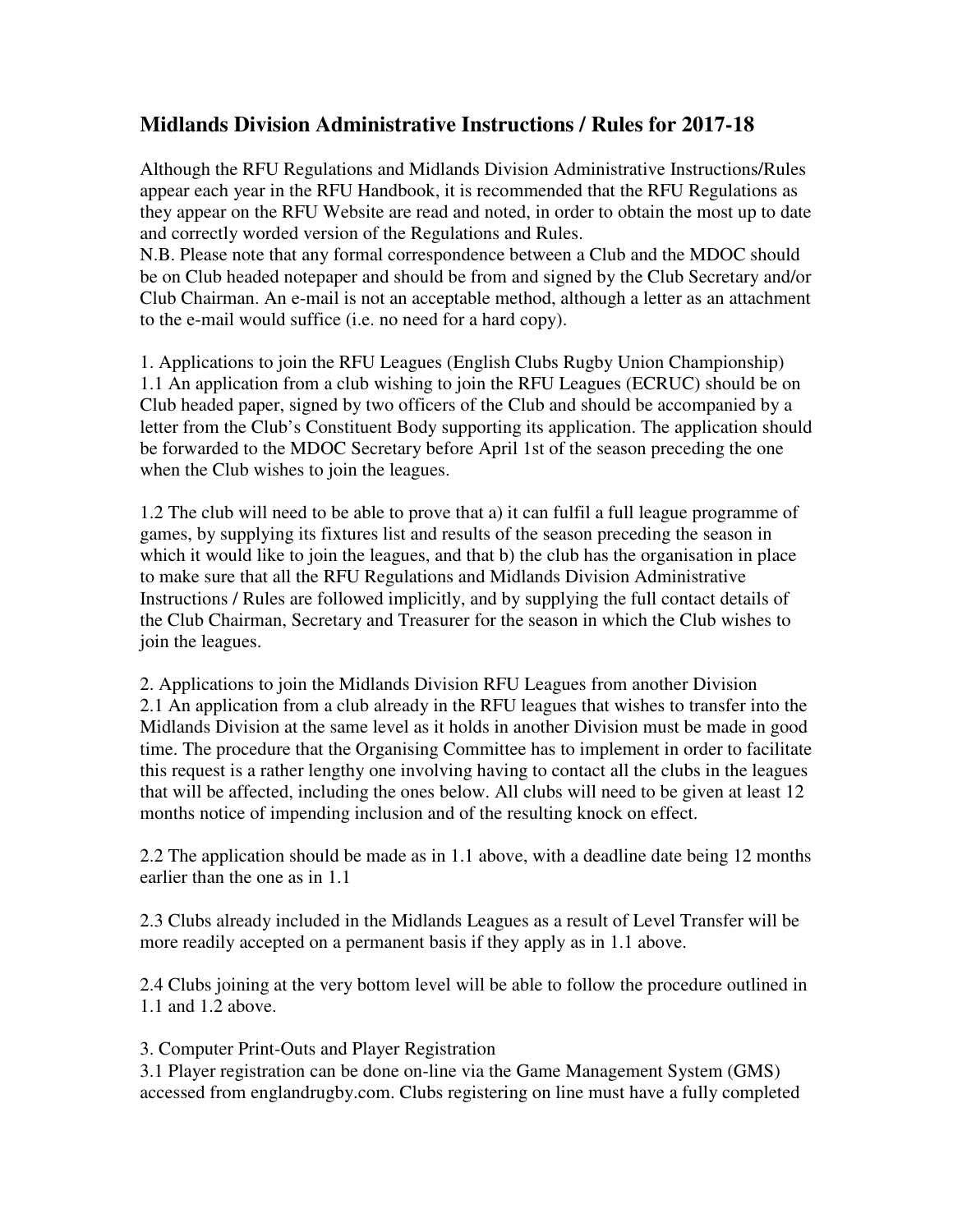registration form, signed by both player and club, in their possession before registering on line. This must be done within 28 days of the player signing the Registration Form. Clubs must retain all hard copy documentation for at least 12 months following the season in which registration took place, before being put into storage at the club. Registration via the Registrar is still available to all clubs. The Registrar is always willing to give help and assistance to any Midlands club requiring it.

3.2 All registration forms being sent to the Registrar for registering of players, must on completion, be forwarded by first class post to: The Rugby Registrar, PO Box 183, Leicester. LE3 8BZ. Registration Forms must reach the Registrar so that the process can be completed within 28 days of the player signing the Registration Form. Faxed registration forms will not be accepted, despite RFU Regulation 14.5.9 noting they might be. Special arrangements apply to Expedited Registrations (see RFU Registration Process under Regulation 14.5.8).

Cheques for the relevant expedition fee, made payable to the RFU, must accompany the forms.

If in need of assistance telephone the Registrar on 0116 233 2200 or e-mail :- nicola@russellsnewsandsport.co.uk

3.3 An A4 stamped addressed envelope with the name of the club in the top left-hand corner must accompany requests for registration. An up-dated copy of the computerised list will then be returned to the club.

3.4 Clubs are advised to have an up to date copy of the computerised list at hand on match day, in order to check the names of the squad against the list of registered players, to ensure that unregistered players are not chosen to play or to be on the bench, and that the names are recorded accurately and legibly.

3.5 The RFU Registrar will retain submitted player registration forms until the end of the season. These will then be sent to the RFU for storage.

3.6 Every club must appoint an officer and a deputy to be responsible for all registration matters. These officers must be fully aware of the RFU Registration of Players, Regulations and Operating Procedures. These are published annually and sent to Club Secretaries.

#### 4. Ground and Match Management

4.1 It is the responsibility of the home club at all levels to ensure that spectators do not encroach on the playing enclosure. Suitable barriers should be erected to ensure compliance with this Rule. At Levels 5, 6 and 7 technical areas in accordance with Regulation 13.7.3 (b) should be provided. Regulations 13.7.6 to 13.7.8 should be adhered to. However, where a club Committee at Level 5 or below is satisfied that it is impractical or unnecessary for barriers to be erected this requirement may be waived. (This applies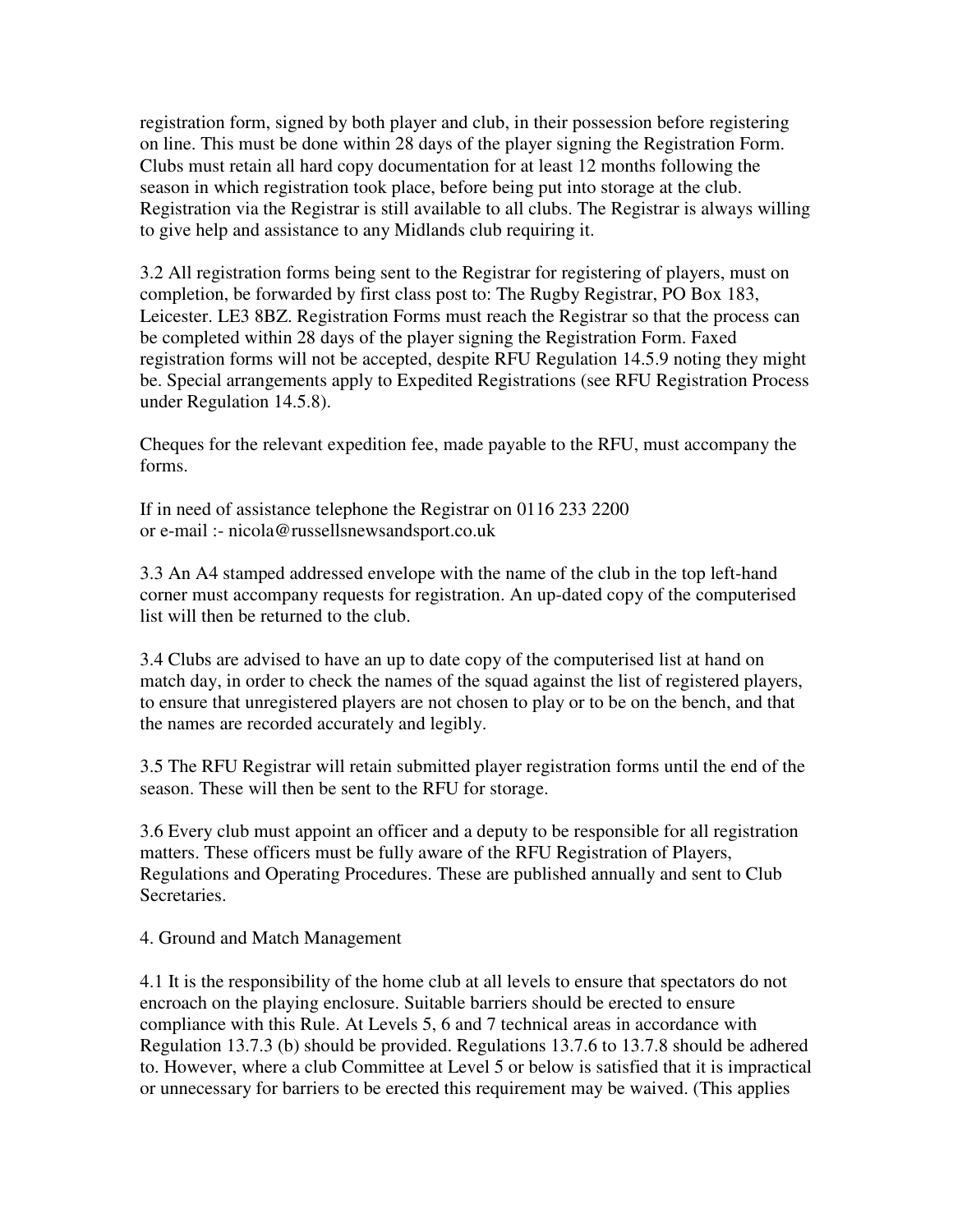particularly to clubs playing on school or local authority pitches) If the Home club's Referees Society insists on the use of barriers then the Home club must comply.

4.2 In the interest of safety, Regulation 13.7.9 regarding the use of floodlights will apply. However, by mutual agreement of the clubs involved, lights may be turned on at half time or in a long injury break, if this will save the game from being abandoned for bad light.

## 5. Postponed Games

5.1 No ECRUC League or RFU Cup game may be postponed/cancelled without first having the consent of the League Secretary/Cup Administrator (or MDOC Officer if the League Secretary/Cup Administrator is uncontactable). If a game is to be postponed/cancelled, then both clubs involved in the game must inform the League Secretary/Cup Administrator(s) (RFU Registrar Nicola Russell or MDOC Secretary Roger Rees) (or an MDOC Officer if the League Secretary/Cup Administrator is unavailable) of the possibility as soon as possible. The administrator will then confirm this arrangement to Russell's Agency directly. A lack of communication with the administrator(s) on this matter will result in the club(s) being fined £25. Once the League Secretary/Cup Administrator (or MDOC Officer) has agreed the postponement then the Home club must also make sure that Russell's Agency is informed of the postponement/cancellation as a matter of normal reporting of results procedure. In the RFU KO Competitions, any club failing to honour a game will be excluded from any future RFU KO Competition to which the club would have been eligible to enter until the club has served a one season exclusion for defaulting.

5.2 Clubs will be deducted 5 Championship points if they unjustly fail to honour a league game. These games and other postponed games must be played on the next available non RFU League/non RFU KO Competition weekend. This rule will be strictly enforced. The weekends of December 23rd 2017 and December 30th 2017 will be deemed not to be "a next available weekend" unless, by mutual agreement, two clubs decide to utilise this weekend.

## EASTER WEEKEND WILL BE DEEMED TO BE "A NEXT AVAILABLE WEEKEND".

5.3 Rearranged league games take precedence over all other competitions except RFU National KO Competitions. (This also means that these Saturday games also take precedence over other games that might be arranged by a Constituent Body or Domestic Union on a Sunday)

5.4 If a League or RFU Cup game is justifiably postponed the League Secretary/Cup Administrator will need to give the clubs 7 days notice of the date of the rearranged game. The League Secretary/Cup Administrator will notify Russell's of the new date for the match at the same time as notifying Russell's of the postponement. If 7 days notice of the new date cannot be given, then the clubs will play on the next available free date. The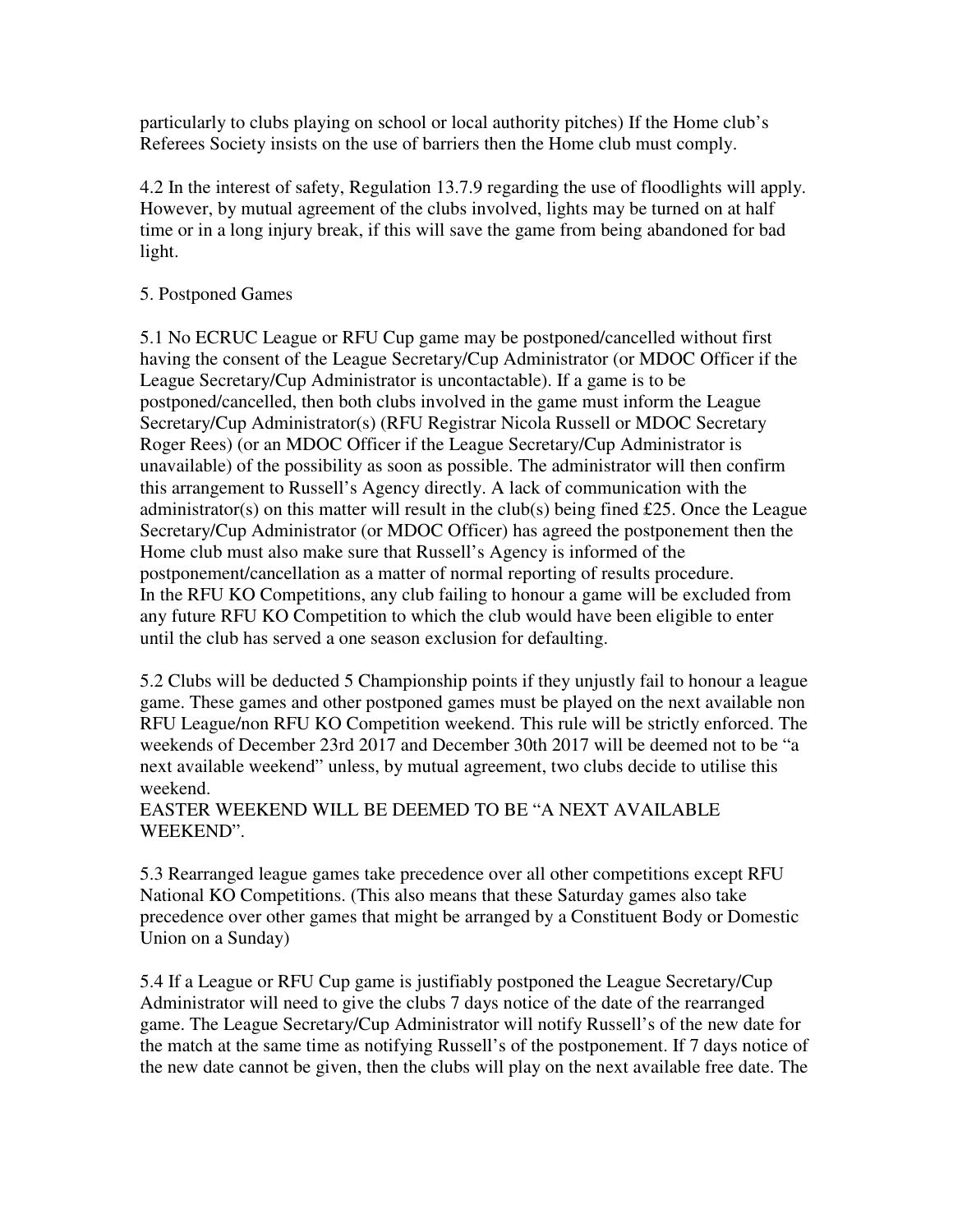home club will ensure that the local Referees Society is made aware of the new date, so that a referee may be appointed in good time.

5.5 A club may not postpone a League game because of lack of availability of its ground. In such circumstances the game may be brought forward, or in the first half of the season the fixture may be exchanged with the corresponding fixture in the second half of the season. In the second half of the season an attempt to seek an alternative venue should be made, and if unsuccessful, a ruling will be made by the League Secretary/ Divisional Organising Committee.

5.6 A club whose home ground is considered to be unfit to play on should arrange for an inspection of the pitch by their ground staff, preferably on the morning of the game. The inspection should be carried out with a Club Officer in attendance, and preferably with a local member of the Home side's Referees Society also present. It would help matters if the Home club also invited a representative of the visiting club to attend the inspection (where the journey is not prohibitive) in order to keep matters transparent. Photographs of the problem areas should be taken, so that the League Secretary/DOC has the evidence to refer to, if a query arises as a result of a decision to postpone. The consent of the League Secretary/Cup Administrator/Divisional Organising Committee must then be obtained if the decision is to postpone.

## 6. Notional wins – Insufficient players.

6.1 At Level 5 and below, if on the first occasion a team is required to replace a front row player with a replacement front row player and it cannot do so, then uncontested scrums will be ordered and the non offending team will be deemed to have won the match by 4 tries (20-0) i.e. 4 Championship points plus a bonus point. The offending team may, in addition to losing the match 0-20, be deducted 5 Championship points (see RFU Sanction Guidelines – Front Row – insufficient suitable players).

6.2 When a club at Level 8 or below is unable to select a team from its list of registered players, they should offer to play the game as a friendly, using unregistered or borrowed players, or with uncontested scrums. If the non offending club turn down the offer to play or indeed arrange to play the game as a friendly the League Secretary will then be able to award the game to the non-offending club as a notional 0-0 win and 5 Championship points added to their record. Failure to give this option of playing the game as a friendly (by the club short of players), resulting in the game not being played, will mean that the failure to play will be considered an "unjust" cancellation, and will result in the deduction of 5 Championship points from the offending club's record. The League Secretary must be informed of the possibility of this event occurring as soon as possible and certainly before the game is due to be played. The League Secretary (or an MDOC Officer if the League Secretary is unavailable) must, as soon as possible, confirm this arrangement to Russell's Agency directly.

6.3 At all other Levels clubs are expected to be of a standard that should not require the use of non registered or borrowed players. A fixture cancellation through lack of players will be considered "unjust" and 5 Championship Points will be deducted from the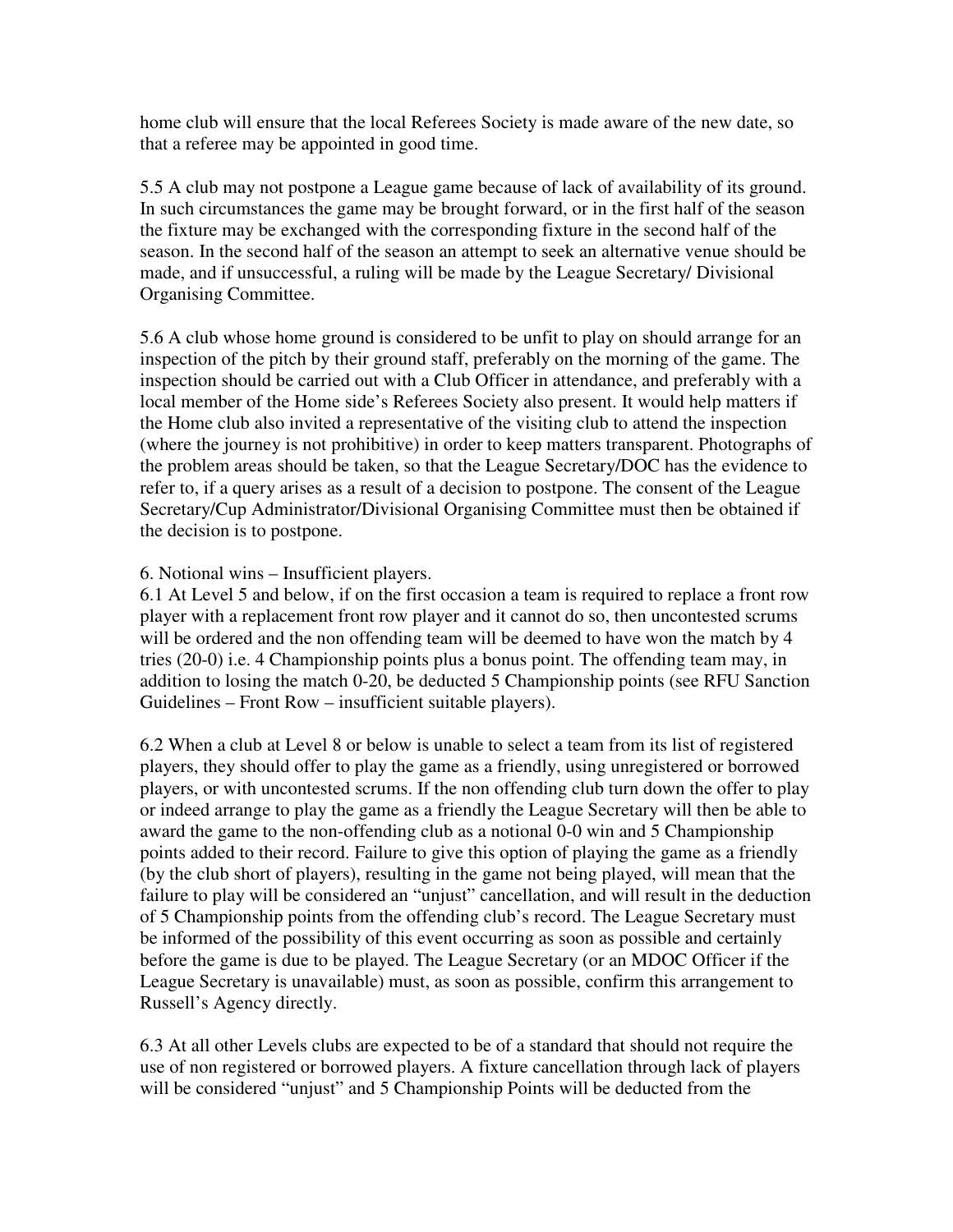offending club's record. The game will be played on the next available weekend. Repeated offences under this rule will result in further disciplinary action. (See RFU Regulations)

6.4 Any club which gives away more than 20% of its league games as notional wins to its opposition during the season may find that it will be sanctioned by the MDOC with disciplinary action taken / a possibility of being relegated by one or more leagues / a possibility of being expelled from the leagues / the Club's record being reported to the RFU

#### 7. League free weekend

7.1 Remember: In season 2017-2018, the weekends of Dec. 23rd & 30th 2017 will be "free" and will be deemed not to be "a next available weekend". Easter weekend WILL be a "next available weekend", so please remember to claim it in time if you want it to be "free" of any rearranged league games.

7.2 Clubs in 12/11 club Leagues may request that 1 specific non League Saturday be not designated as "a next available Saturday" for rearranged league games. Clubs in 10/9 club Leagues may designate 2 such Saturdays. Clubs in 8/7 club Leagues may designate 3 such Saturdays. Clubs in 14/13 club Leagues will not be able to request any such Saturdays. (Note that this only applies to league matches and does not apply to RFU KO Cup matches and Playoff matches.) This request must be made officially in writing, on Club headed notepaper, by the Secretary of the Club, to the Secretary of the MDOC at least 8 weeks before the non- League Saturday so designated. An e-mail is not an acceptable method, although a letter as an attachment to the e-mail would suffice. League Secretaries are not empowered to grant requests of this nature.

#### 8. RFU KO Cup Competitions

8.1 The RFU National Cup Regulations apply in general to the administration of these competitions by the MDOC. The number of replacements allowed in the KO Cup Competition games, whilst the MDOC administers the proceedings, will be three (3), as in league matches at the same level. (In the Junior Vase only teams will be able to select 'up to five (5) replacements', as they are permitted to do in the leagues) In the Midlands Finals however, seven (7) replacements will be allowed.

8.2 The MDOC will administer the RFU KO Cup Competitions at Level 7 – Intermediate Cup, Level 8 – Senior Vase and Levels 9  $&$  below – Junior Vase, up to and including the Quarter Finals stages (Midlands Finals). The RFU will administer the Competitions from the Semi Finals through to the Finals of the National Competitions at Twickenham.

8.3 The National Cup Competition games will take precedence over rearranged RFU League games and all Constituent Body Competition games.

8.4 Match Result Cards will be sent to the Home and Away clubs by Russell's News & Sport Agency. The filling in of the details on the card and handing it on to the referee before the match will be as in Instruction/Rule 10.1. The method of returning the Match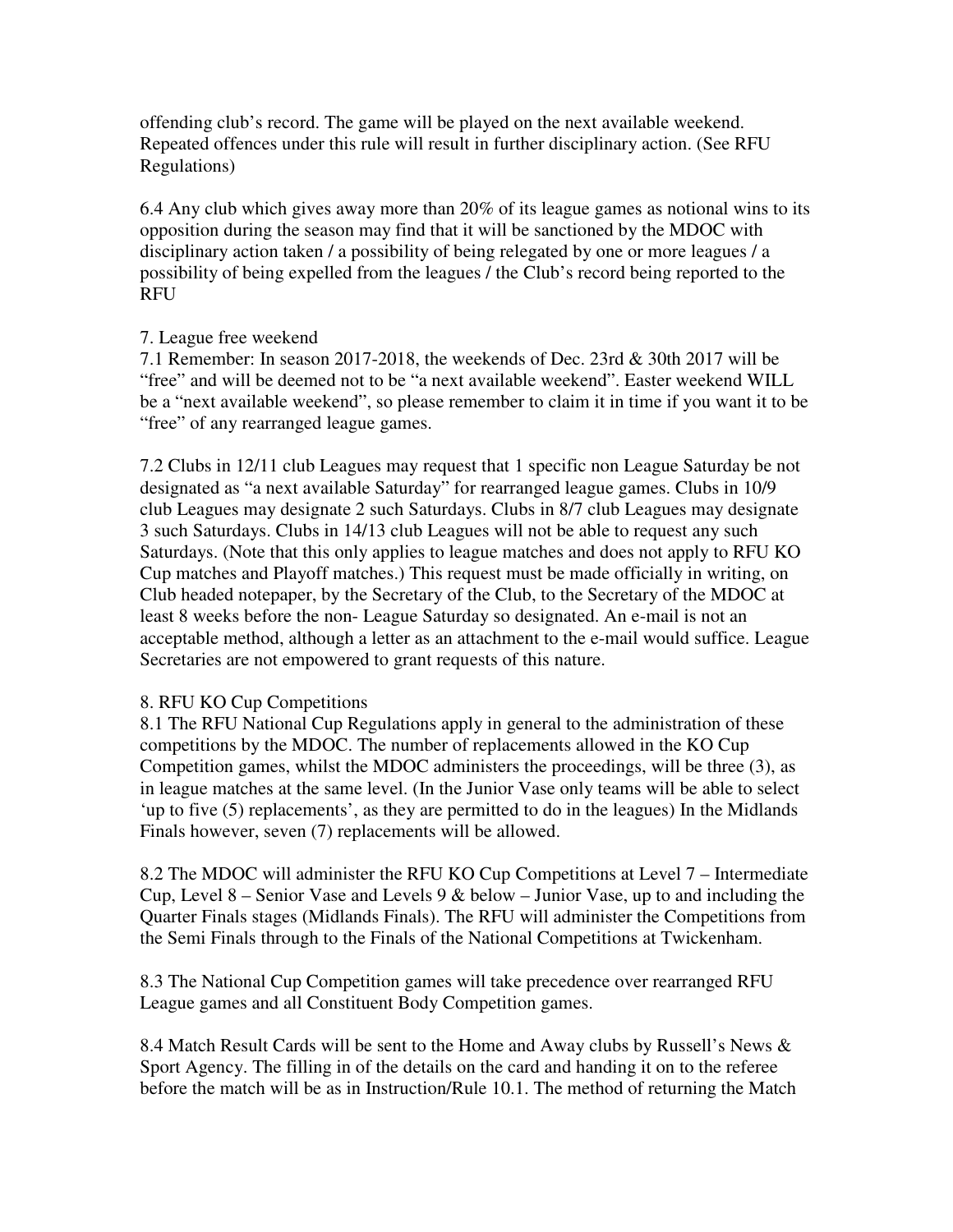Result Card to the Registrar for checking and verification of details provided will be as in Instruction 10.3. When the RFU takes over the administration of the Competitions from the MDOC, arrangements may differ. Duly completed Official Match Result Cards not arriving electronically for checking, may result in the club being disqualified from the Competition.

8.5 The use of unregistered players will be as allowed in Instruction/Rule 10.5 RFU Regulation 13.4.1 does not apply in the RFU Junior Vase KO Competition National Semi Final & Final matches as these are under RFU jurisdiction.

#### 9. Kick-off Times for League & RFU KO Cup Matches

9.1 The MDOC has decided that the normal kick-off times for RFU League and RFU KO Cup Competition matches will be 2:15 pm. in November, December, January and February (the default time), and 3:00 pm. at all other times (the default time). Either kick off time may be earlier, or later, by mutual agreement between the clubs.

For clubs which have informed the MDOC Secretary and League Secretary in writing prior to the start of the season of the availability of suitable floodlights and the club's wish to use them for Saturday kick offs at 3:00 pm throughout the season, the MDOC's agreement to do so will be given.

RFU Game Regulations 13.6.4 (b) (Times) and 13.7.9 (Floodlights) must be adhered to.

9.2 In RFU KO Cup Competition matches, earlier kick off times may be necessary in the event that after 80 minutes of play the result is a draw and extra time of 10 minutes each way needs to be played. Clubs need to mutually agree to have an earlier kick off time to cover this eventuality.

# 10. Match Result Cards

Please note that in season 2017-2018 clubs at Levels 5 & 6 i.e. Midlands Premier, Midlands 1 West and Midlands 1 East will be using the RFU's Electronic Match Cards system. This will be a compulsory requirement and is a further extension of the trialling of the system, for introduction to the game as a whole in the future. Clubs will not be required to supply all the details requested of clubs at the National Levels, just the basic information of names of the squad, number of tries and points scored.

10.1 The Official Match Result Cards are the responsibility of both clubs. The cards must be completed FULLY and legibly in capital letters and record the names of the squad showing surname first, followed by the first name. The names should be recorded as they appear on the official RFU Senior Player Registration Computer Listing (neither abbreviations nor nicknames should be used unless registered as such). Clubs are also responsible for making sure that the names of both teams appear in the Result Declaration box. The cards from both the Home and Away clubs, already countersigned by the opposition official, must be passed to the Referee no later than 15 minutes before Kick Off. Any alterations on the cards should be initialled by the referee to show that they were done pre and not post match. The referee should sign the cards after recording the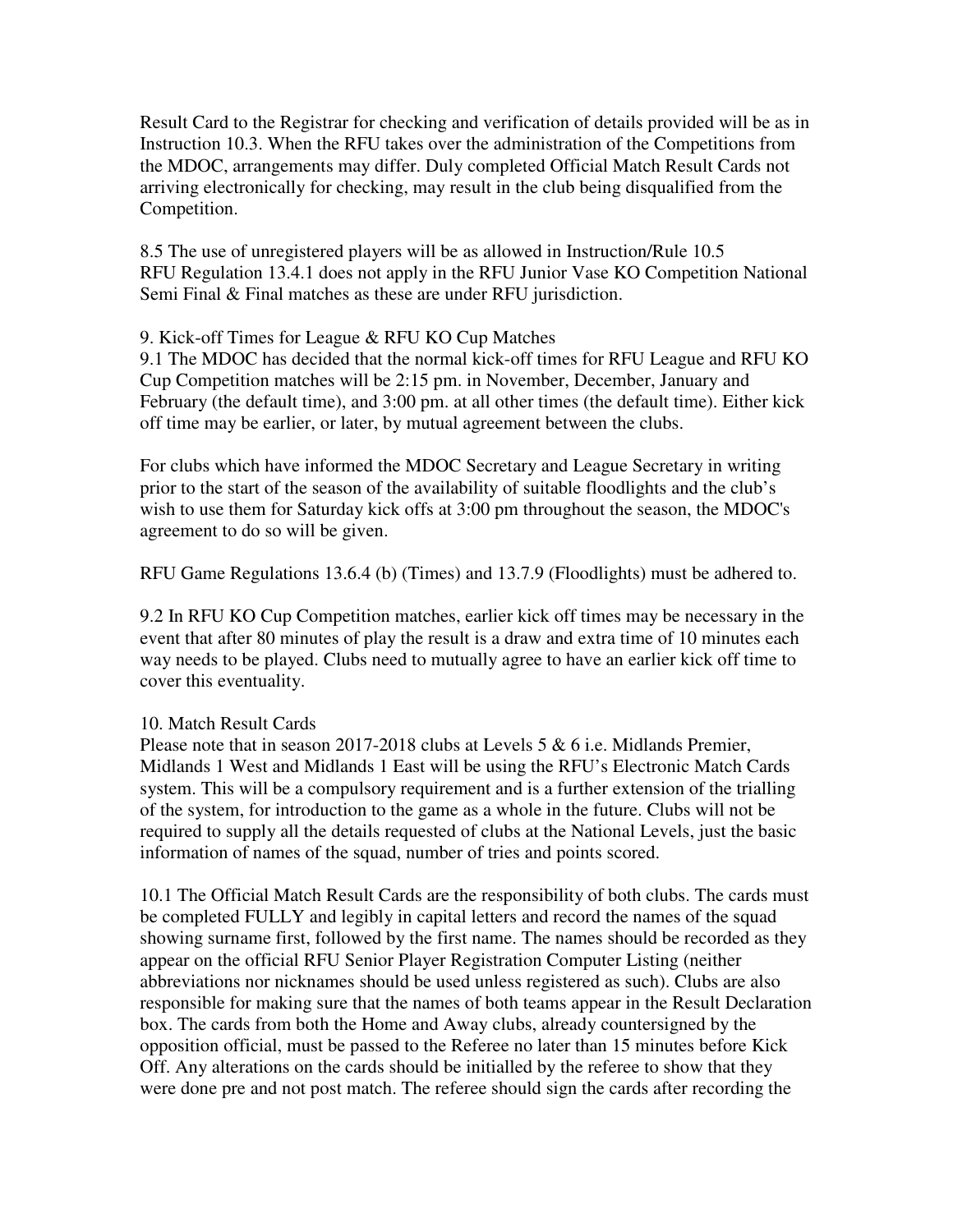official match result (and on league cards the number of tries scored by each team), and after the game hand the appropriate card back to the club official of both the Home and Away teams for returning to the Administrator (League Secretary for League games/RFU Registrar for RFU KO Cup Competition games).

10.2 The sanction for failure to follow the instruction on the Official Match Result Card will be a fine of £25. A club not passing the Official Match Result Card, already signed by both Home and Away Officials, to the referee before the match may have 5 Championship points deducted.

10.3 For League Games it is recommended that FULLY completed, signed and checked Official Match Result Cards are scanned or photographed and forwarded by e-mail attachment to the League Secretary within two days of the game being played, otherwise a £25 fine will be issued. The hard copy cards should be filed by the club for future retrieval or for further forwarding to the League Secretary if necessary. They must all be kept until the end of the season and only discarded at the end of June. DO NOT POST THE CARDS.

Duly signed checked Official Match Result Cards will be considered free of any errors.

For RFU KO Competition Games the cards are sent back to the Registrar's e-mail address, which is printed on the reverse side of the card. DO NOT POST THE CARDS.

10.4 Clubs will have up to 14 days from the playing of a league game to query any "missing" bonus points in the published League Table of their League. After that period any omissions will be "timed out" and League Secretaries will not be able to amend the figures. Bonus points awarded incorrectly will be deducted as soon as the error is brought to the League Secretary's attention, with the affected club having the same 14 day period in which to request a review of the decision by the MDOC.

10.5 The Regulation allowing 2 unregistered players to be on the card will only apply at Level 9 and below, subject to the conditions in RFU Regulation 13.4.1 being followed. This Regulation states that 2 unregistered players may be selected provided they are eligible for registration and do not play on a second or subsequent occasion until correct papers are lodged with the Registrar or in the case of online Registration the procedural obligations have been fulfilled; and such players are not Effectively Registered with another club and are identified on the Official Match Result Card as not having Effective Registration and with their date of birth. The sanction for not complying with this Regulation will be a deduction of 5 Championship points for a League offence (or disqualification from the RFU KO Junior Vase if the Regulation is broken in the Junior Vase Competition). RFU Regulation 13.4.1 will also apply in RFU Junior Vase matches up to and including the Midlands Final. This rule treats League and RFU Junior Vase matches as one and clubs will not be able to use this Regulation once for the League and once for the RFU Junior Vase.

RFU Regulation 13.4.1 does not apply in the RFU Junior Vase KO Competition National Semi Final & Final matches as these are under RFU jurisdiction.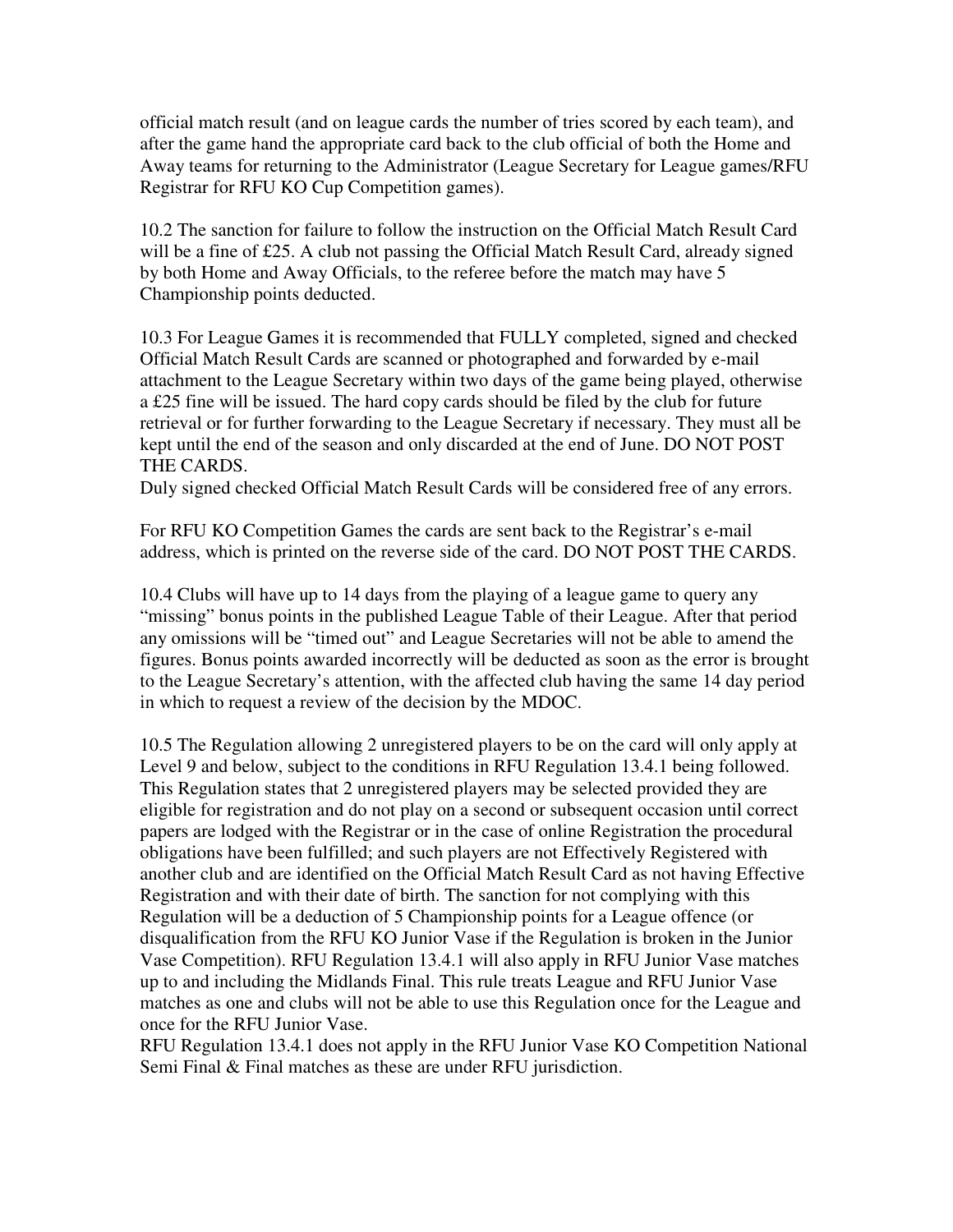10.6 (a) A club will be deducted 5 Championship points when an unregistered or an ineligible player appears on the Official Match Result Card (Rule 10.5 excepted). The sanction of a 5 Championship points deduction will be applied, whether it is a single player default or whether it is a default of more than one player, on the same Official Match Result Card. In RFU KO Competition matches the club will be disqualified from the current season's Competition.

(b) A club shall be deducted at least 20 Championship points on each occasion that deliberate false information has been provided on the Official Match Result Card. This will be in addition to any points which may be deducted if the players in the squad were ineligible to play. Under this rule 5 Championship points will be deducted for each unregistered/ineligible player a club has on its Official Match Result Card (Rule 10.5 excepted). In RFU KO Competition matches the sanction will be immediate disqualification from the current Competition and probable further sanction decided by the Organising Committee.

10.7 In the event of a game being deemed to be abandoned under Regulation 13.6.7 (a) or (b) and also when Regulation 13 Appendix 2 (Uncontested Scrums) comes into play, it is the responsibility of the clubs to state on the match cards the exact time of abandonment, the match score at the time and the reason for the abandonment. This is particularly important for games abandoned because of uncontested scrums. These cards must be signed by the referee. The clubs must also telephone the League Secretary on the day of the match, to inform him of the circumstances causing uncontested scrums or any abandonment of the game.

10.8 At any time, whether due to weather conditions or for any other reason, when an English Clubs Rugby Union Championship (ECRUC) League game or an RFU KO Cup Competition game finishes earlier than the stipulated full 80 minutes of play (or 100 minutes in the case of extra time) timed by the referee, then the game is deemed to be abandoned and RFU Game Regulation 13.6.7 applies.

10.9 RFU Game Regulation 13.6.8 (a) and (b), regarding Notification to the League Secretary, must be followed by the two clubs involved when 10.7 or 10.8 occur.

11. "Rolling" Substitutions (Replacements) at Levels 5 and below 11.1 Rolling Substitutions are governed by RFU Regulation 13. Appendix 2 (See RFU Website and Handbook for further clarification of what is and what is not permitted).

11.2 Clubs are reminded of their responsibility to help manage such replacements within the Regulations.

11.3 At Levels 5 to 8, up to a maximum of 3 players may be named as replacements and players will be allowed to "roll on and roll off" to the maximum of interchanges allowed by RFU Regulation.

11.4 At Levels 9 and below, up to a maximum of 5 players may be named as replacements and players will be allowed to "roll on and roll off" to the maximum of interchanges allowed by RFU Regulation. This will mean teams will be able to maintain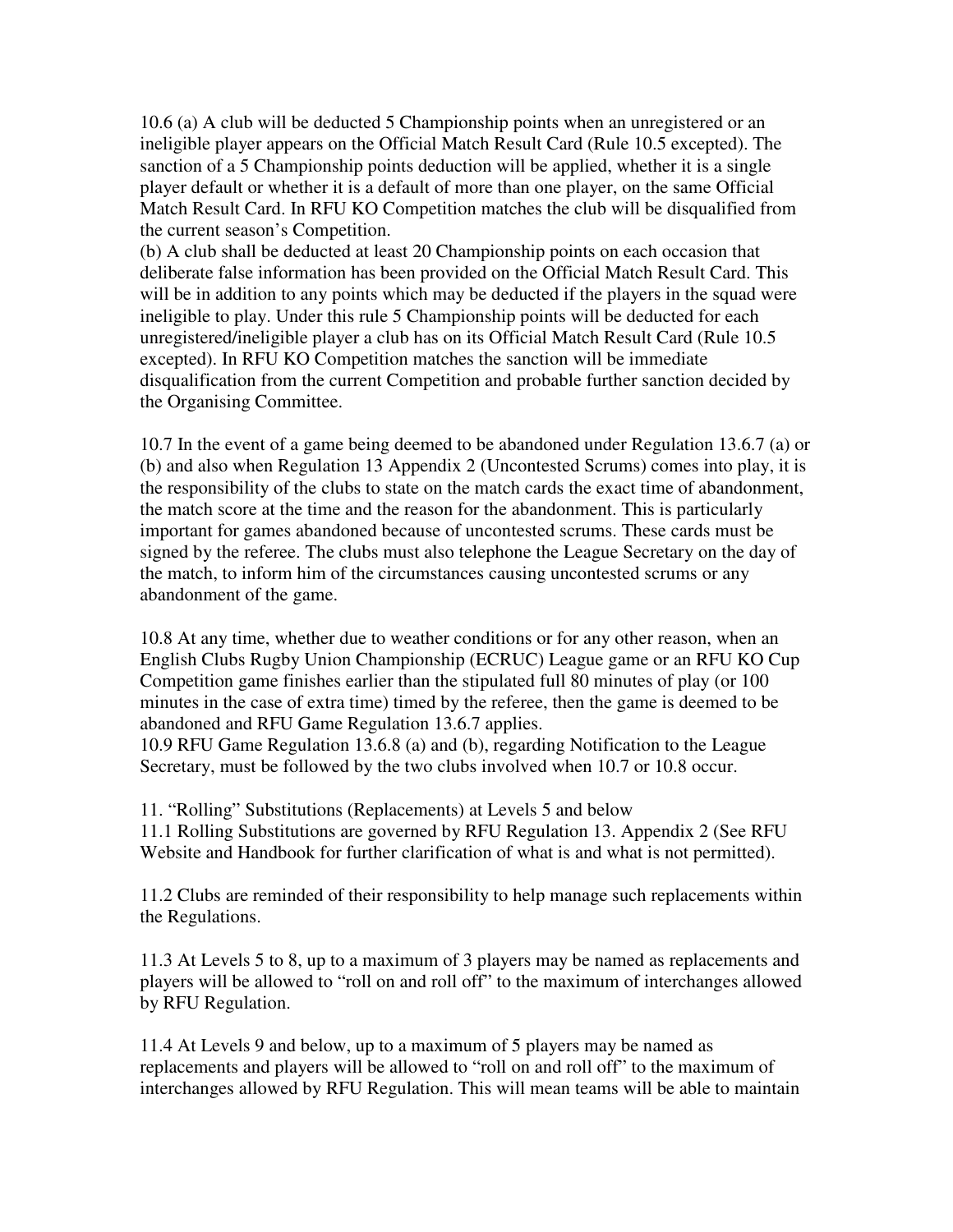15 players a side on the field of play at all times (unless a red or yellow card has been issued), other than when the game has moved to uncontested scrums when the side causing the uncontested scrums plays with 1 player fewer.

11.5 At Level 9 and below there is no compulsion to have 5 replacements and sides do not have to have equal numbers of replacements.

11.6 Replacements will be made, with the referee's permission, at stoppages of play, with players entering the field of play from the halfway line.

11.7 The requirement to have one replacement front row player within the squad is still necessary, so that at the first time of asking a side can replace a front row player in order that the game carries on with contested scrums.

11.8 Rule 11.4 is not intended to encourage clubs to pick the maximum number of replacements for league games to the detriment of turning out a second or third XV.

## 12. Notification of Results

12.1 Club Secretaries are responsible for their Club's compliance with the rules regarding notification of results (to include W/D/L, bonus points where applicable, postponement or cancellation).

12.2 Home clubs must telephone Russell's News and Sports Agency. Tel: 0116 233 2200 with the result (to include W/D/L, bonus points where applicable, postponement or cancellation) as soon as possible after the game , before the 5:00 p.m. deadline on the day of the match. When a game is played at any time other than Saturday afternoon the result must be phoned through within 30 minutes of the end of the game. If an injury or extra time is likely to delay the result being reported on time, then a telephone call to notify Russell's before the deadline will help to prepare them for a late result, and probably keep your Club off the fines list.

12.3 Home clubs must not only comply with the rules and regulations, but must also, when telephoning in the result to Russell's, give any bonus points won by either side scoring four or more tries on the day of the match . [Four points are awarded for a win. Two points are awarded for a draw. A bonus point is awarded to any side scoring four tries and a bonus point is awarded to any losing side that loses by seven points or fewer.]

12.4 Failure to telephone results (to include W/D/L, bonus points where applicable, postponement or cancellation) to Russell's News and Sports Agency Tel: 0116 233 2200 by 5:00 pm, or to forward the Official Match Result Card by e-mail within the time limits specified, will incur an immediate fine of £25. Championship points may also be deducted. Cards that are not forwarded by e-mail will mean that vital information is not reaching the League Secretary/Cup Administrator. Vital information not reaching the League Secretary/Cup Administrator(s) (RFU Registrar or MDOC Secretary within the time scales notified in 10.3) will be deemed not to have been sent, A copy of the card will still need to be forwarded by e-mail, following notification of non arrival, so that the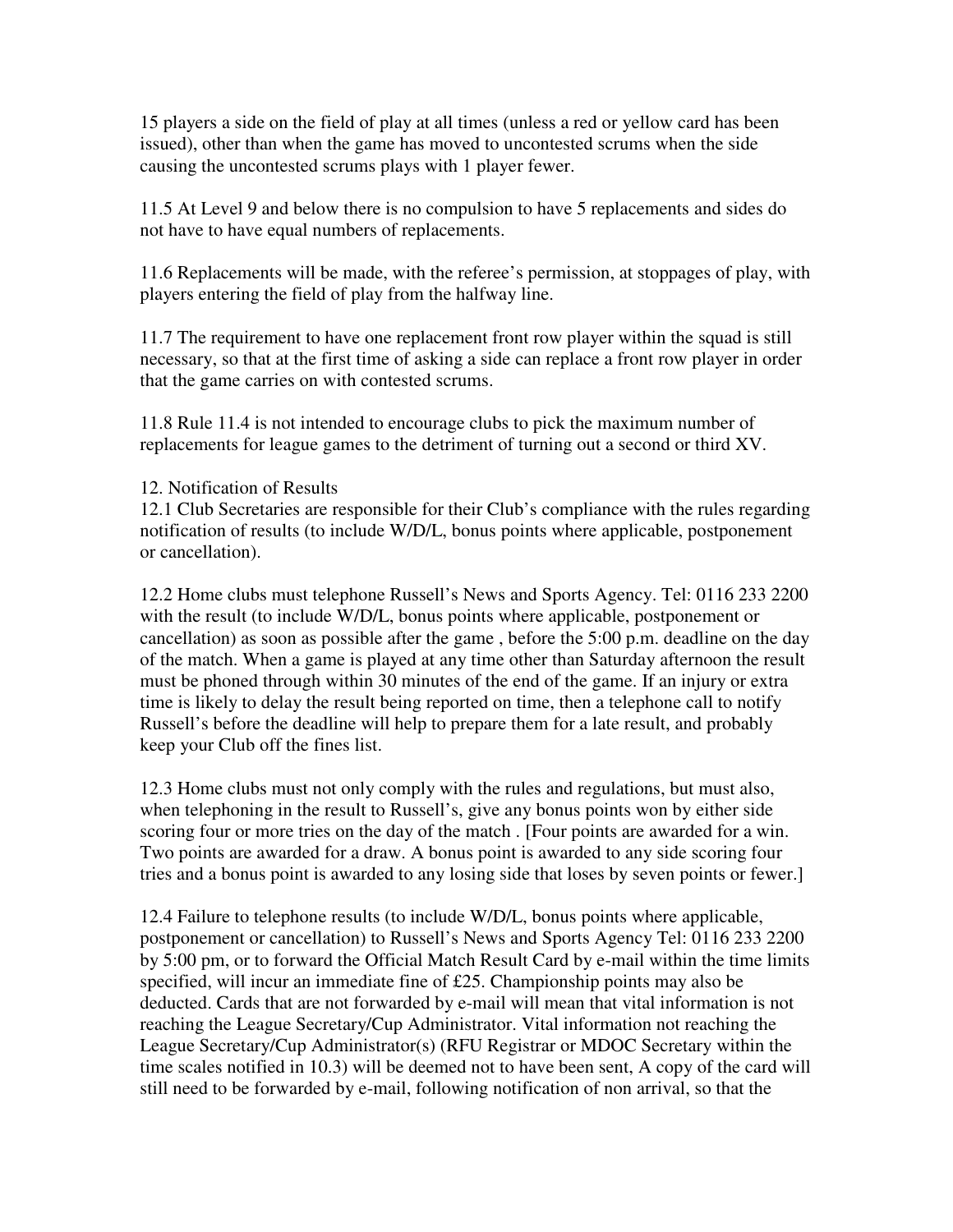checking process is not compromised. Offending clubs will be notified by the League Secretary/Cup Administrator of the fine imposed and of any further sanctions applied for the non arrival of the card.

### 13. End of season "dead rubbers"

13.1 Unplayed and rearranged league matches up to and including the month of April must be honoured.

13.2 The League Secretary has the ultimate responsibility and discretion to decide which game, if any, may be considered a "dead rubber" in the month of May. It is NOT for the clubs involved to decide between themselves without involving the League Secretary in the decision making.

13.3 Unplayed and rearranged league matches in the month of May, which do not have a bearing on promotion or relegation issues within that league will be those matches identified as "dead rubbers". Only these matches need not be played, unless both sides mutually agree that they wish to play the outstanding game(s).

# 14. Sanctions & Fines

14.1 The MDOC is able to sanction any club that does not comply with or adhere to the RFU Regulations and the Midlands Division Administrative Instructions / Rules. Although not an exhaustive list, the following are some of the sanctions the MDOC are able to impose on defaulting clubs :- a fine / payment of compensation to an innocent party / deduction of points in the current or following season / ordering a game to be replayed / awarding the match to the non offending side / determining the result of an abandoned match / removal of a result from the league table / awarding of points to a non offending club.

14.2 RFU Regulation 13.10.11 Sanctions and RFU Sanctions Guidelines give a more comprehensive list of the sanctions available to the MDOC to impose. However the words, "The Committee (or its delegate) may impose any sanction which it considers appropriate in all the circumstances", are written in as a rider.

14.3 Failure to pay fines within 28 days will result in the fine being increased, and may result in the offending club also having 5 Championship points deducted.

14.4 A club with any fines outstanding at the end of the season will be reported to the RFU, with a recommendation that the club be suspended or expelled from the League for the following season.

# 15. DOC Reviews

15.1 Any club wishing to seek a review of a decision made by a League Secretary (or the MDOC Secretary in his/her absence) must do so to the Chairman of the Midlands Division Organising Committee in the first instance, and if still not satisfied with the review decision, appeal to the RFU in the second. Any request for a review must be signed by the Club Secretary (or an authorised deputy) and one other Officer of the Club.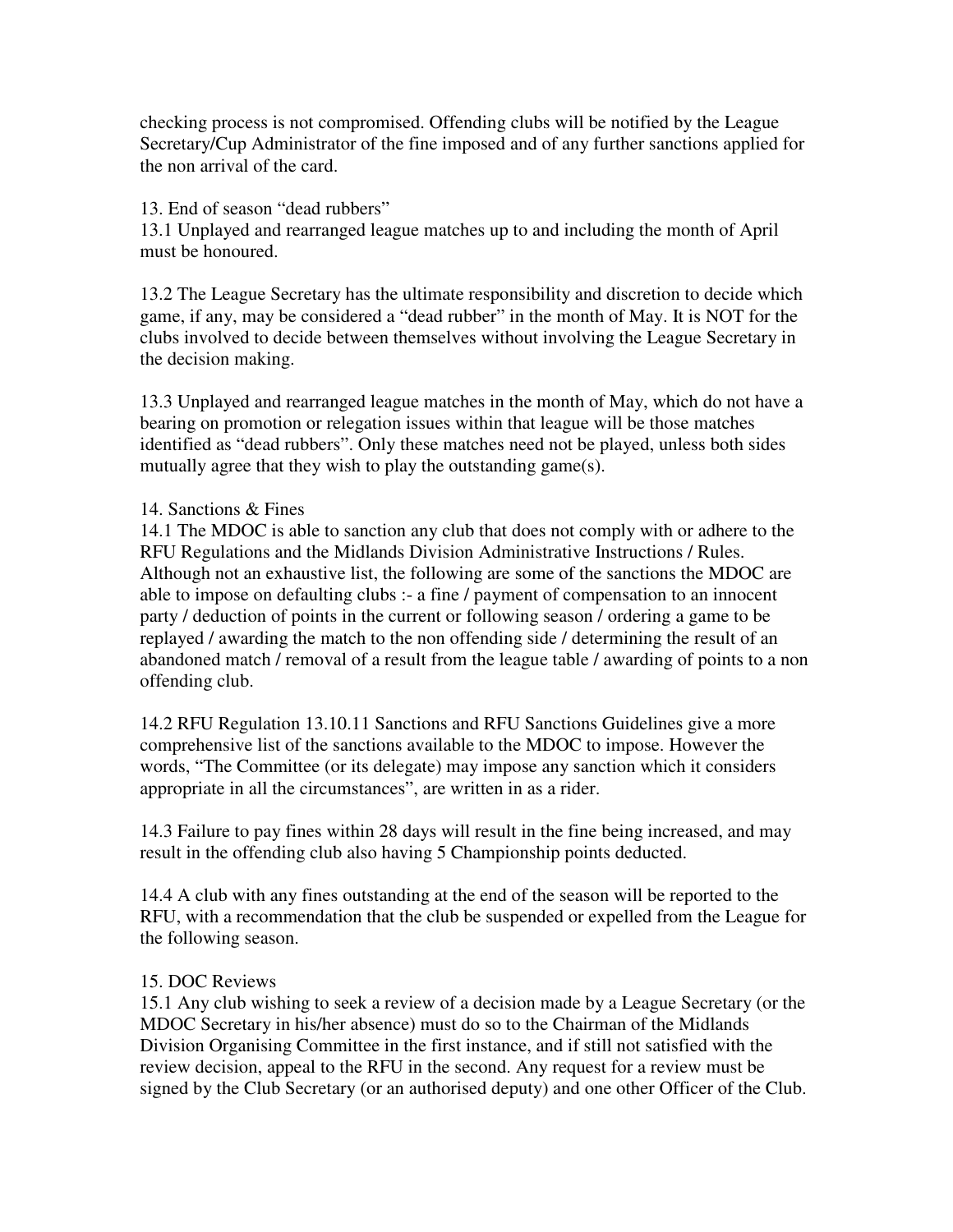It must be in writing and on Club headed notepaper and should be sent as an e-mail attachment or/and posted as a hard copy via the Royal Mail. A request for a review by one person from a club will not be considered. The request should state the grounds on which the review is sought.

15.2 The review request must not only be in writing but should be accompanied by the review fee, in the form of a cheque for £50. Cheques should be made payable to the Midlands Leagues Organising Committee. The fee will be refunded if the review changes the original decision. A request for a review should be made within 14 days of the receipt of the decision made. Clubs not happy with having their review dealt with in their absence (i.e. by e-mail) must request a personal hearing. If, however, they lose the personal hearing, they may be liable for the expenses incurred in holding that hearing, in addition to the review fee already paid.

15.3 Chairman :- Paul Kaminski, Green Paddocks, 21 Kingsway, Whitchurch, Shropshire. SY13 1EH email :- paul.kaminski049@btinternet.com

The MDOC (MLOC) recommends that RFU Game Regulation 12.1.3 (b) in the current RFU Handbook needs to be emphasised and [explained further].

RFU Game Regulation [Explained]

Confirmation

Save where a cup match is held on a neutral ground (in which case the RFU has responsibility), it is the responsibility of the home club to confirm, at least 48 hours before the match with (as appropriate) the RFU, its Referees Society, or the Federated Society of which the home club's Referees Society is a member, that a referee (and in National Leagues, the touch judges) has been appointed.

It is the home club's responsibility to liaise [make connection] with the appointed match official(s) directly [not involving a third party] to ensure that the match official(s) is (are) aware of the arrangements [confirmation of appointment, time of kick-off, colours of teams etc.] and have the appropriate directions to the venue for the match (or any change of venue).

Leaving a message on a telephone answering machine, or with a family member, or indeed with any other person who may answer the call, is NOT regarded as making direct contact with the official(s), neither is sending a text message or an e-mail acceptable (without getting a positive response from the referee), and a further call within the appropriate time scale is required in order to make direct contact.

If direct contact cannot be made with the match official(s) within the time scale provided for in 12.1.3 (a), then the home club should make direct contact with their Referees Society Reappointments Officer to seek a replacement official for the game.